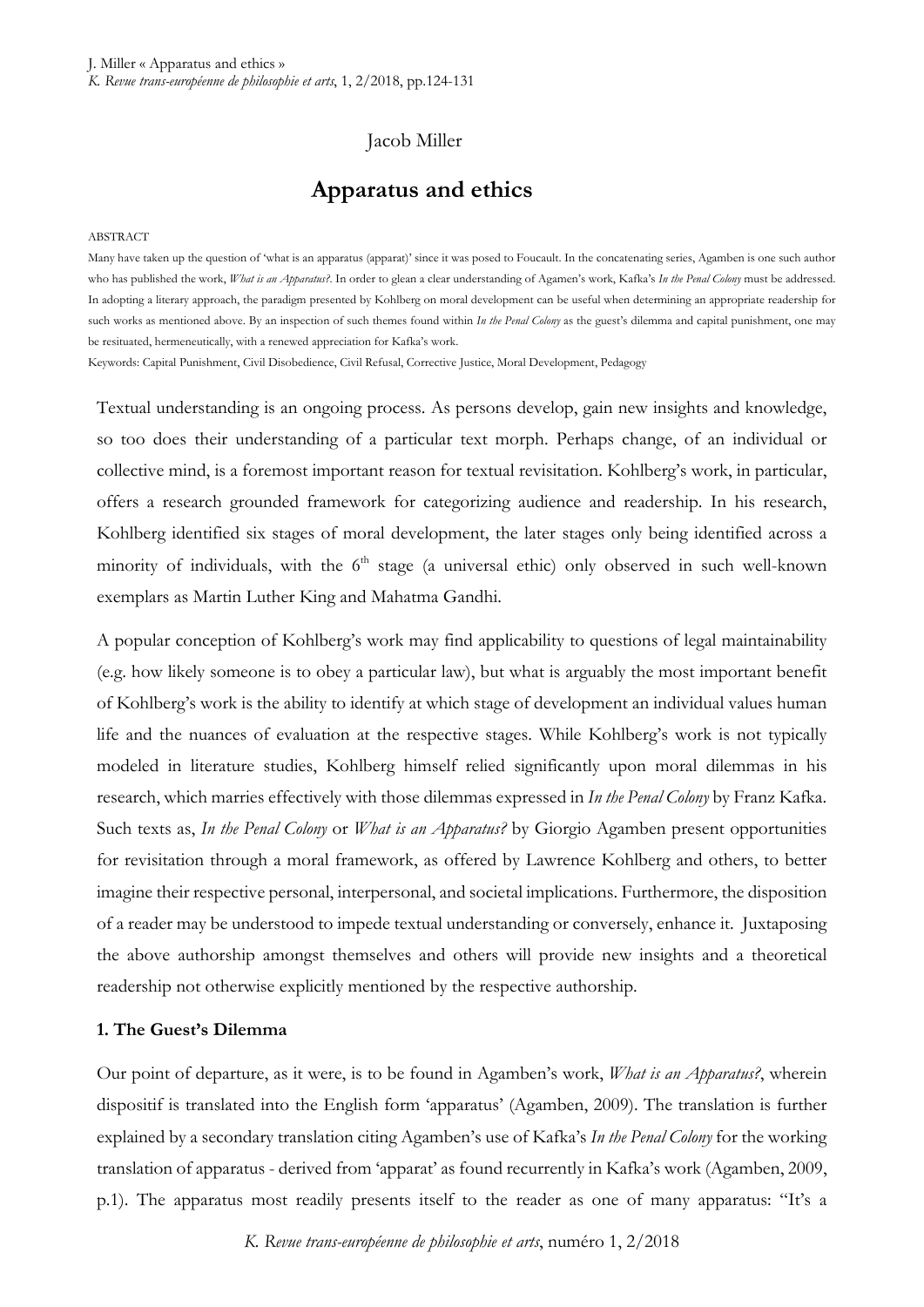remarkable piece of apparatus…" (Kafka, 1995, p.140). One then is immediately presented with an image of condemnation, a man who is to be executed publically by this particular apparatus.

The formation of structural power is between criminal (i.e. condemned man) and executor. The apparatus is then referred to as a machine (p.141) by which we "the readers" may grasp the technical associations thereby involved. The beauty or horror which invention may present is exemplified here by Kafka not necessarily by the application of the apparatus but rather by the positing of how one could invent such a thing, what set of elements could have anticipated such an apparatus. If we are to consider the apparatus in Kafka's work as invention rather than innovation, it must be without referent, incommensurable with any other apparatus such as one might observe in medieval Europe's implements of torture, reminiscent of the gibbet (Foucault, 1995); however, we should too retain the understanding that invention is oftentimes relative, for example, in that what may seem inventive to group (a) without greater exposure could be considered by group (b) to be innovative.

A bit later on we, the reader, are presented with the comparison of the apparatus to that which is "in hospitals" where the contrast is in the apparatus' precision (Kafka, 1995, p.143). Then we observe what could be considered the last instance of torture: the commandment which the prisoner had disobeyed is inscribed upon his chest (p.144). We then read that in fact the condemned are unware of the accusation made against them, unable to defend themselves (p.145).

Later on, Kafka expresses the importance of ought, rather than could or should, in relation to action or inaction (p.153). The expression is articulated in a xenological manner, whereby the explorer is referred to as a stranger rather than guest to the island. The consideration of the stranger's presence (i.e. the explorer) is then considered coextensively with the disassembly of the apparatus. It is an important exchange, for it calls into question the rights of hospitality<sup>1</sup>. Ought one, guest or stranger, be expected to act in a certain way, such actions presuming the possibility of inaction or might rather we consider the supposition of the commandant to suggest a vitiated articulation of rightness that perhaps more appropriately the commandant ought to have exclaimed 'should'. In other words, does labeling of guest or stranger, afford such an individual privilege, or on the contrary, does such an apprehension precisely negate the possibility of inalienability? To be considered a soldier in the context of Kafka's story carried the expectation of governing support, for any contrarian amongst the group was subject to persecution (as we know they were unprivileged to prosecution), but the stranger, exemplary of the empty set when inventing, existed without precedent. For the commandant it would not have been the explorer's disagreement with the operations he was to admire, but rather a

 $\overline{a}$ 

<sup>&</sup>lt;sup>1</sup> David Hume writes, "Strangers and foreigners are without protection: hence, in all polite countries, they receive the highest civilities, and are entitled to the first place in every company." (Hume, 2008, p.73)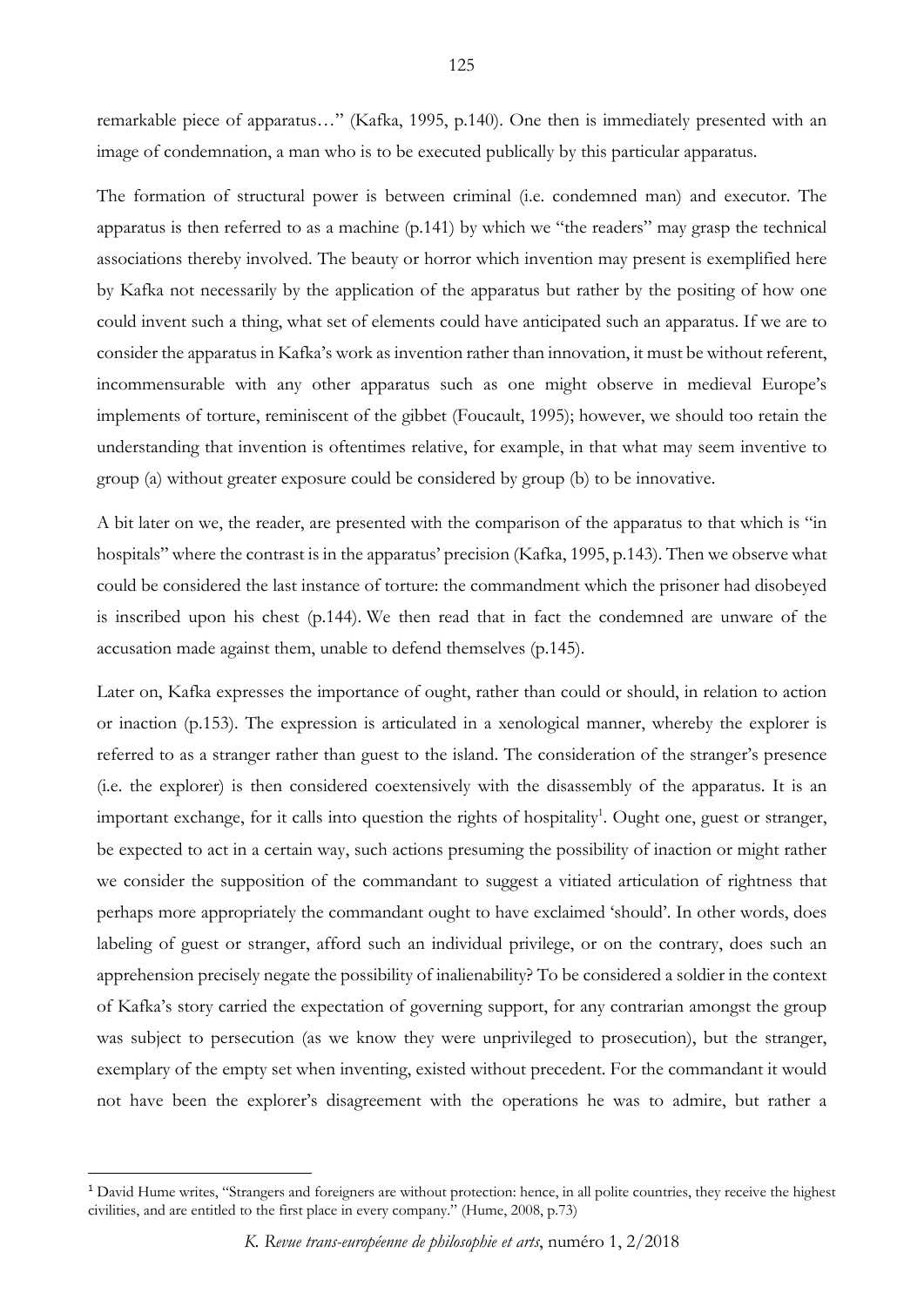refrainment in his position as stranger which might pose the greatest risk.

After we come to terms with the explorer's opinions he imperturbably states that he "can neither help nor hinder…" (p.157) - in this moment one might consider the explorer an accomplice by not delating. The story then culminates with a promise of resurrection, redolent of a particular eschatology (p.167). Finally, the explorer is confronted with a moral dilemma of his own when departing the island, the explorer expresses the potential to assist the condemned man and soldier departing the land though acts against such opportunity. There is a moral decision-making process from the arrival to the departure of the explorer's visitation.

The explorer must first apprehend the possibility of visitation, then choose whether or not to visit, under whichever pretext and intentionality, then while visiting the choice of action or inaction, to speak or remain reticent, followed lastly by ability to aid or impede other human beings. It may be said that the explorer in Kafka's example delegates himself into a prescriptive morality. The explorer is, perhaps, a greater representation of control or governance than the apparatus itself. To administer the execution or torture of any person, to obey commands or orders, such behavior as often observed typically represents an earlier order of moral development whereat an individual's sense of responsibility is avouched by bureaucratic structures. To observe laws or regulations with an appreciation of such laws and regulations is exemplary of a further developed moral order, though with such a disposition too arises the possibility of transgression, to act beneath or beyond such legal expectations. What is so unfortunate about the explorer's choice to not assist the condemned man and soldier is that there was before him the opportunity to preserve a human life; on the other hand, if the explorer had transgressed the law, setting sail for his own lands, evading as it were the penalty of his transgression, it would nonetheless fall into an earlier order of moral development. However, if the explorer had, at the moment when the opportunity first presents itself, transgressed the law earlier in the story, thus challenging the commandant plenary position and furthermore incurring the penalty for his transgression, the explorer may have been understood to have displayed a further developed morality, although such was not the case.

We may suggest that the morality expressed by the situational characterization of Kafka's story, from where we draw our citation of dispositif, (aparat/apparatus), constrains one's discourse to a particular moral disposition. The disposition is one which functions with legal precepts. We thank Kafka for his contribution and in the spirit of Kohlberg agree, "If we attend to literature and history instead of textbook personality psychology, it appears that real moral crises arise when situations are socially ambiguous, when the usual moral expectations break down" (Kohlberg, 1981, p.188). The narrative of *In the Penal Colony* represents aptly the normal distribution which one may observe cross-culturally, or

*Kafka, la scrittura della destituzione? – Kafka, l'écriture de la destitution ?*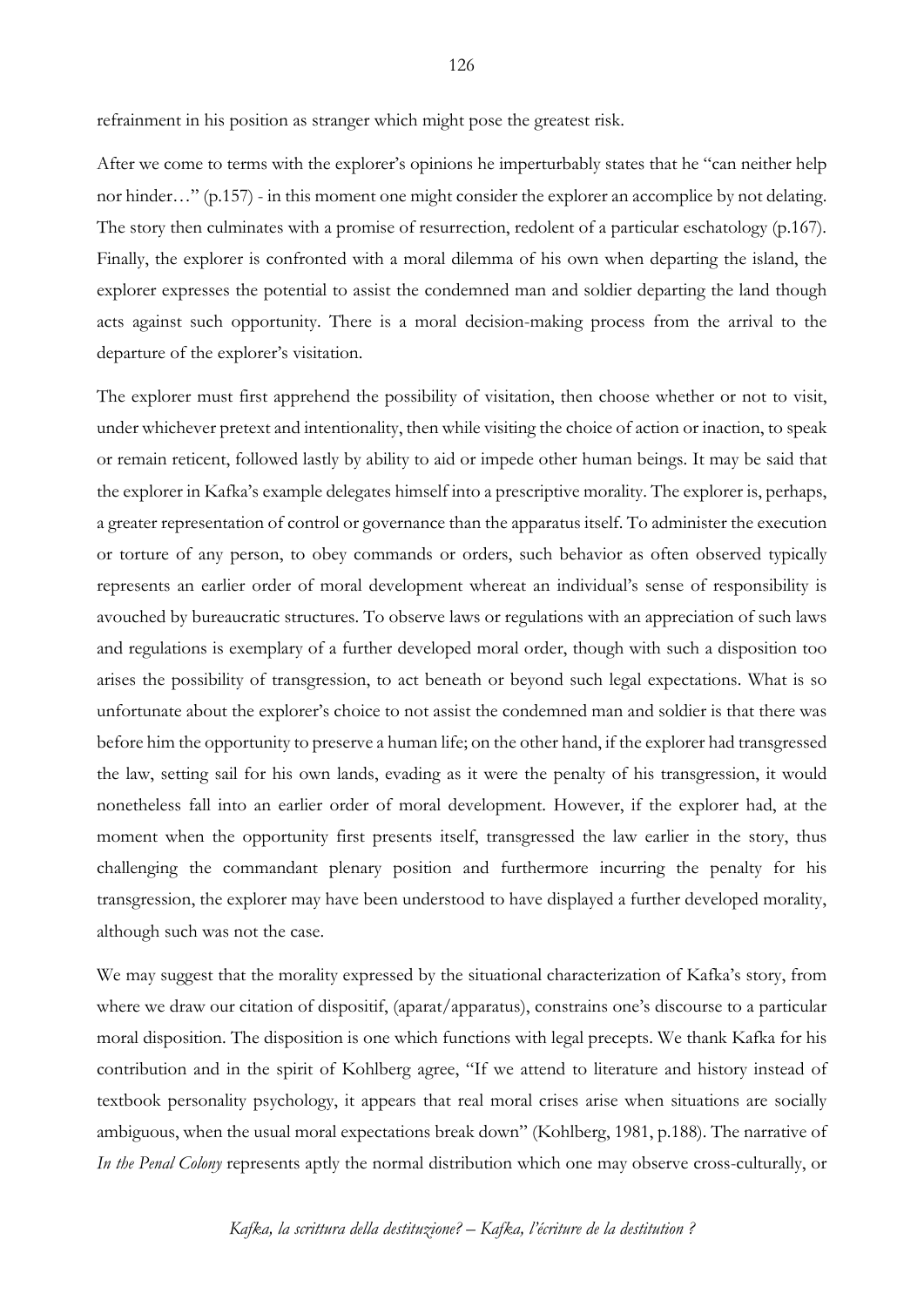what conforms itself to Kohlberg's 4/5 stages of moral development<sup>2</sup>.

It may be worthwhile to consider the formulation of a narrative that will both hold a position of possibility for further development and be understood by the greatest number of adults. Expurgated works for children are most readily understood by adults but will not typically challenge an adult's moral disposition, whereas the narrative which meets a common moral disposition will too position itself by way of development. We might then begin to dissect further the moralistic setting by which Kafka presents *In the Penal Colony*, as so to better understand one's disposition when deploying such a citation as Kafka's in the wider discourse regarding the question, 'what is an apparatus'? We are reminded yet again that the apparatus in Kafka's work functions to implement a form of capital punishment.

### **2. Capital Punishment**

 $\overline{a}$ 

Kohlberg (1981) provides a grounded and rigorous framework with which one may approach such ideas as capital punishment or corrective justice (Kohlberg, 1984, p.633), so fundamental to Kafka's work and by extension to both Agamben and Foucault. Kohlberg's theory of moral development situates itself in a similar manner as a glass ceiling theory, although more dynamic. The moral actor is able to apprehend a moral stage proceeding from their own (e.g. from 4 to 5) though is unable to apprehend two or more further stages, perhaps this is due to the logical requirements involved in such a theory<sup>3</sup>; however the case, Kafka's story may be said to exemplify Kohlberg's stages 4/5 of moral development (law maintaining) (Kohlberg, 1981, p.153). Whereby the transgressor in Kafka's work is not provided any procedural recourse for his crime, the form of justice expressed may be considered corrective.

One finds little possibility of an alternative to capital punishment as a corrective (rather than retributive) (Agamben, 1998, p.26) means in *In the Penal Colony*. The soldier, who is the principal in the act of transgression - witnessed by the explorer who may in his neglect to sound any alarm be considered an accessory - does so transgress in what may be said to constitute a conscientious act of refusal (Rawls, 1973, p.369). Had the explorer assisted in the exigent egress of the escapees, the explorer's act would constitute what might be understood as conscientious evasion, though one may too imagine the explorer serving a more diplomatic role, leading to the official questioning, through what might be regarded as proper channels, of such non-procedural acts of punishment, reliant upon such apparatus as might constitute torturous exhibitions. No matter the case of the explorer, what *In* 

<sup>&</sup>lt;sup>2</sup> "I have stressed as the key definition of Stage 4 that it is a law- (or rule) and-order-maintaining perspective. Other moral psychologists (Freud, Piaget) have failed to distinguish between the Stage 4 rules-and-authority-*maintaining* perspective and the Stage 1 rules-and-authority-*obeying* perspective" (Kohlberg, 1981, p.151).

<sup>&</sup>lt;sup>3</sup> "...one can be at a given logical stage and not at the parallel moral stage, but the reverse is not possible" (p.138).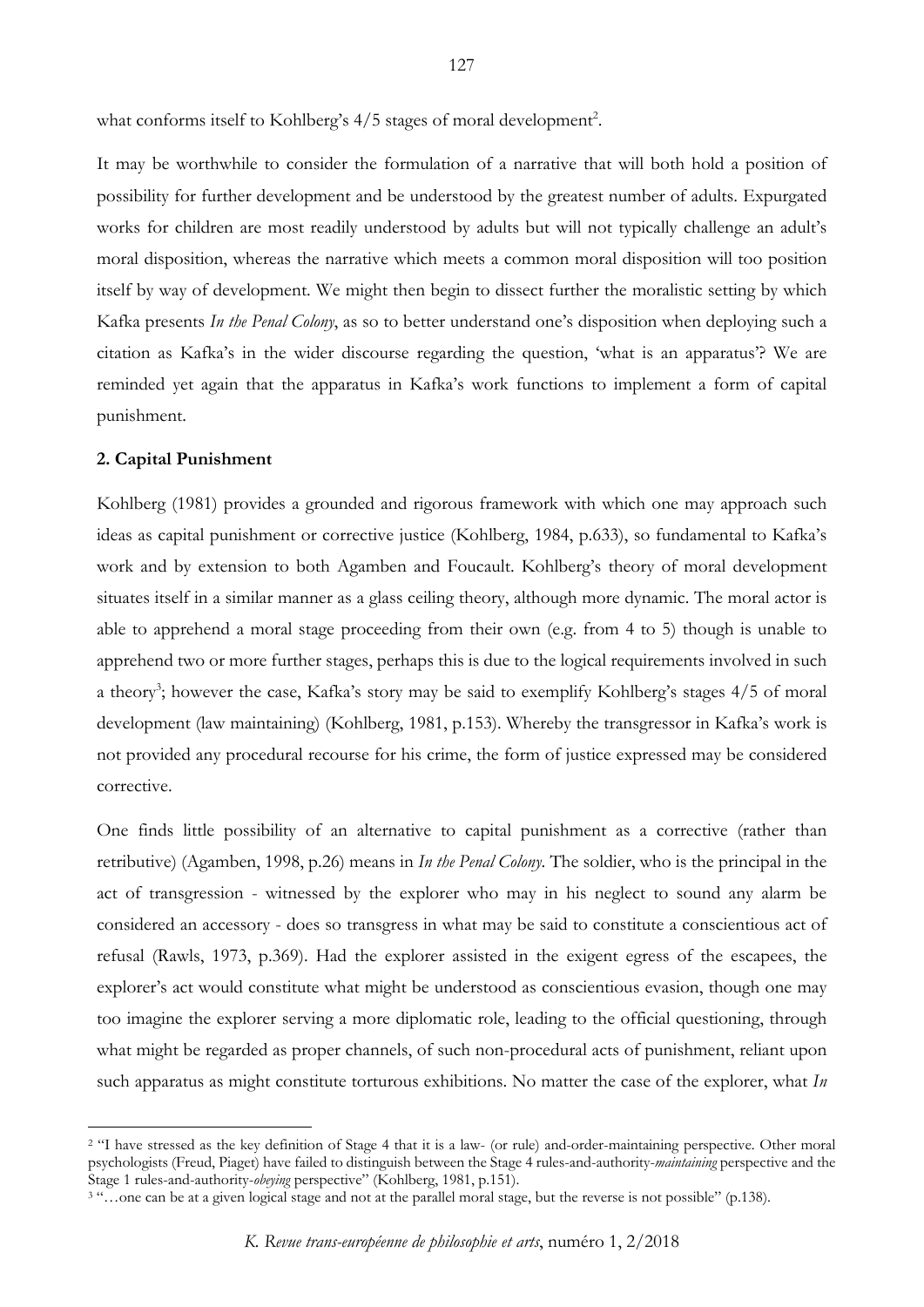*the Penal Colony* neglects to exemplify is precisely the potentiality of civil disobedience (Rawls, 1973; Kohlberg, 1981). That a person may exhibit developmental signs of moral decision-making processes is evidence of the possibility for further stage development. That a person exhibits moral considerations exemplary of further stage moral development is evidence of the potentiality for similar decisions of such stages. That Kafka neglects to present the reader with evidentiary potential consigns the thought of the reader to Kohlberg's stage 4/5 of moral development.

This consignment may be said to once more express itself in the work of Agamben. We might suggest that Agamben, by the incorporation of the Foucauldian narrative, also expresses a potentiality in edifying the reader to a moral disposition further than what *In the Penal Colony* provides. Agamben concludes his piece by stating what is supportive of Kohlberg's research in the consideration of "the Ungovernable, which is the beginning and at the same time, the vanishing point of every politics" (Agamben, 1998, p.24). One might interpret such a statement with both Kohlberg and Rawls' framework to typify the act of civil refusal rather than civil disobedience. Where both civil disobedience and refusal may suggest an actor's appreciation of human dignity and life, it is only the prior which may be said to socially hold such difficult and relatively rare occurrence.

As we pursue Kohlberg's hypothesis, which suggests not only a dynamic model of moral action but also the mobile ability to pass from one stage to successive stages of morality though without omission of intermediary stages, we may too suggest that of the many fabulae, both unwritten and accessible, concatenation of intelligibility (e.g. citation) might include such moralistic development as well. That to purpose a piece beyond the moral receptivity of one's audience is not only unreasonable, but possibly dangerous as well. Typical exemplars can be found cross-culturally in those whose causes have been misconstrued as universally just by sizable populations, quashed by governance, only to be resurged generationally.

The moment whereat one pursues the question, 'what is an apparatus,' one is confronted with a particular moral modality. If one holds an understanding, or at minimum a consideration, of Kafka's work to present itself as a prerequisite to Agamben's work and additionally, Agamben's work as consanguine with Foucault, one might imagine such neurophysiological impediments or more widely, educational (i.e. developmental) impediments which may define audience. It may be said that Agamben could not address the individual (likely a child) who is unable to appreciate the moral implications of Kafka's work. At minimum then, if one were to categorize, one might suggest that those individuals who satisfy Kohlberg's criteria for stage 3 development might engage with Kafka's work, though would not interpret further moralistic considerations beyond stage 4, likewise, Agamben's work might eagerly await an interpretation by that relatively small group of individuals who happen to meet the criteria for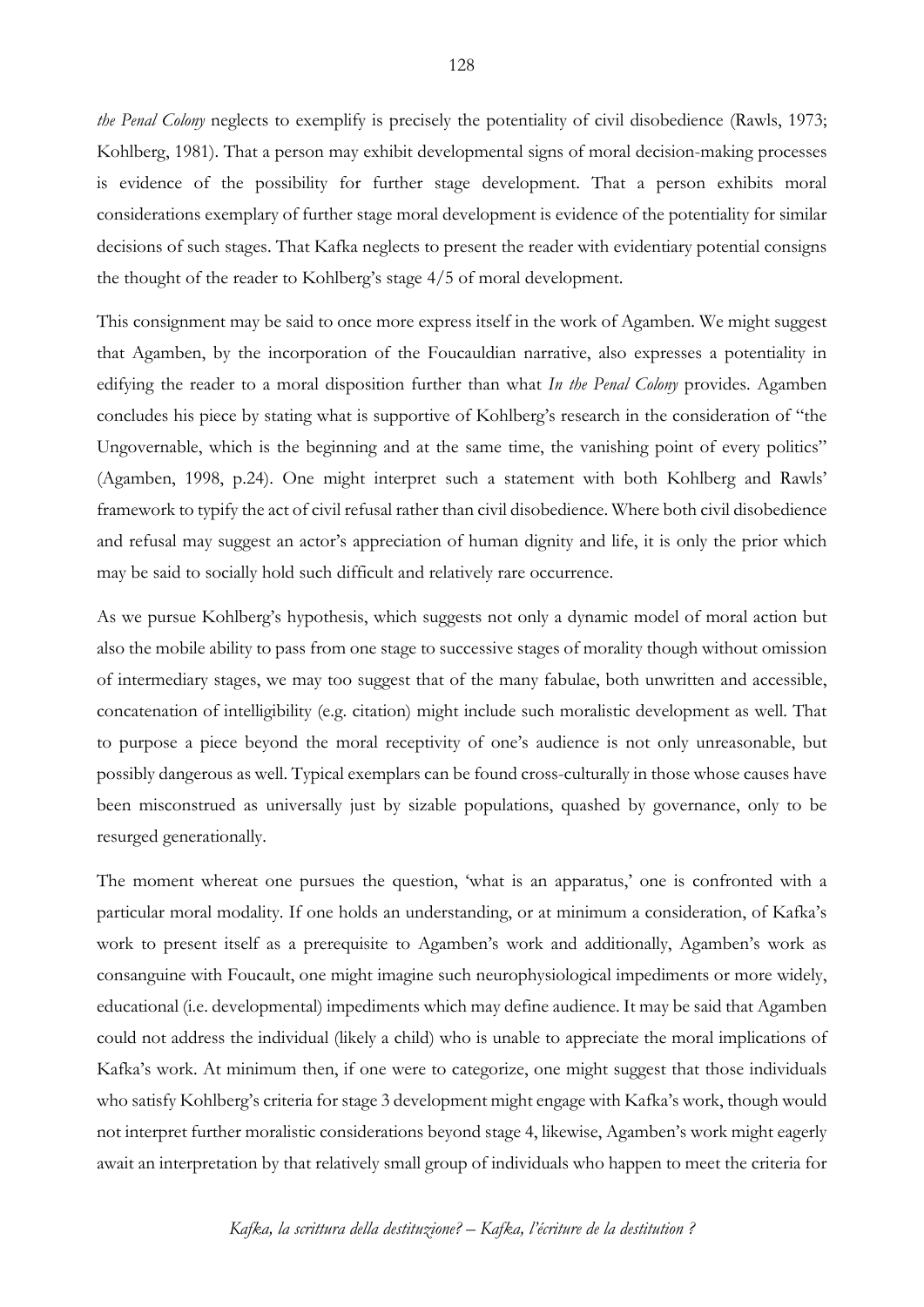Kohlberg's stage 5/6 of development.

An individual, who might appreciate such moral dilemmas as encountered in *In the Penal Colony* may constitute an exemplar not in the person necessarily, but in the decisions of such a person as Former Associate Justice of the United States Supreme Court Brennan (Kohlberg, p.293). Longitudinally, maintaining a rectitude of dissent may not be an easy task - although we may consider such a task less difficult when amongst a body of dissenters. It is true that the position of Supreme Court judge affords any number of benefits; the political correlative costs when expressing dissent, eddying from what are otherwise widely accepted values may be substantial. Qualitatively, one might imagine that the expression of informed dissent grows evermore necessary not solely in the echelons of governance, but throughout a social system, wherein the choice to act upon a stage 5 or stage 6 dilemma may significantly rely upon a secondary actor. We might imagine that an actor beyond the  $6<sup>th</sup>$  stage, having recognized such a universal ethic would maintain self-determinacy in the instance of a moral wrong.

Additionally, there may exist significant ethnocentric trammels when passing such judgment or opinion on the matter of capital punishment. In the absence of capital punishment, what remains is the cell. Retainment of a sense of retribution fundamentally will perpetuate whichever economic interests rely upon said retribution. A side-effect then, of dissent from the widely concurred position in favor of capital punishment, reifies such figures as the panopticon, causing such institutional functions to fulfill otherwise unmet retributive demands in desuetude. Carceral predilections then foment, pressuring any other possible prescriptive means towards conformity, further reducing the possibility of deinstitutionalized rehabilitation.

There are elisions to be observed in the self-identificatory moralistic developmental process. If one were to exclaim, without an appreciation of social contractual agreements, one is acting with some higher cause or reasoning, it is precisely the abdication of one's position as citizen within the social order that unfortunately must renounce such an action. Neglect of and for one's responsibility to the social order while preserving the value of human life nonetheless fails to demonstrate further moral consideration. Fulfilling the moral task of accounting for one's actions so as to perpetuate systemic social change, towards the good, this is the void which presents itself as so difficult to address, articulate, and redress, undoubtedly due to the psycholinguistic limitations that our contemporary vernaculars permit.

## **3. Interrogating the apparatus**

Acts of interrogation may be said to in some ways reinforce the stage of development so necessary to Kohlberg's 5<sup>th</sup> and 6<sup>th</sup> stages, while concurrently anchoring one's moral disposition towards a 4/5 stage. When one poses the question, 'what is an apparatus', one co-relatedly subscribes to the normative need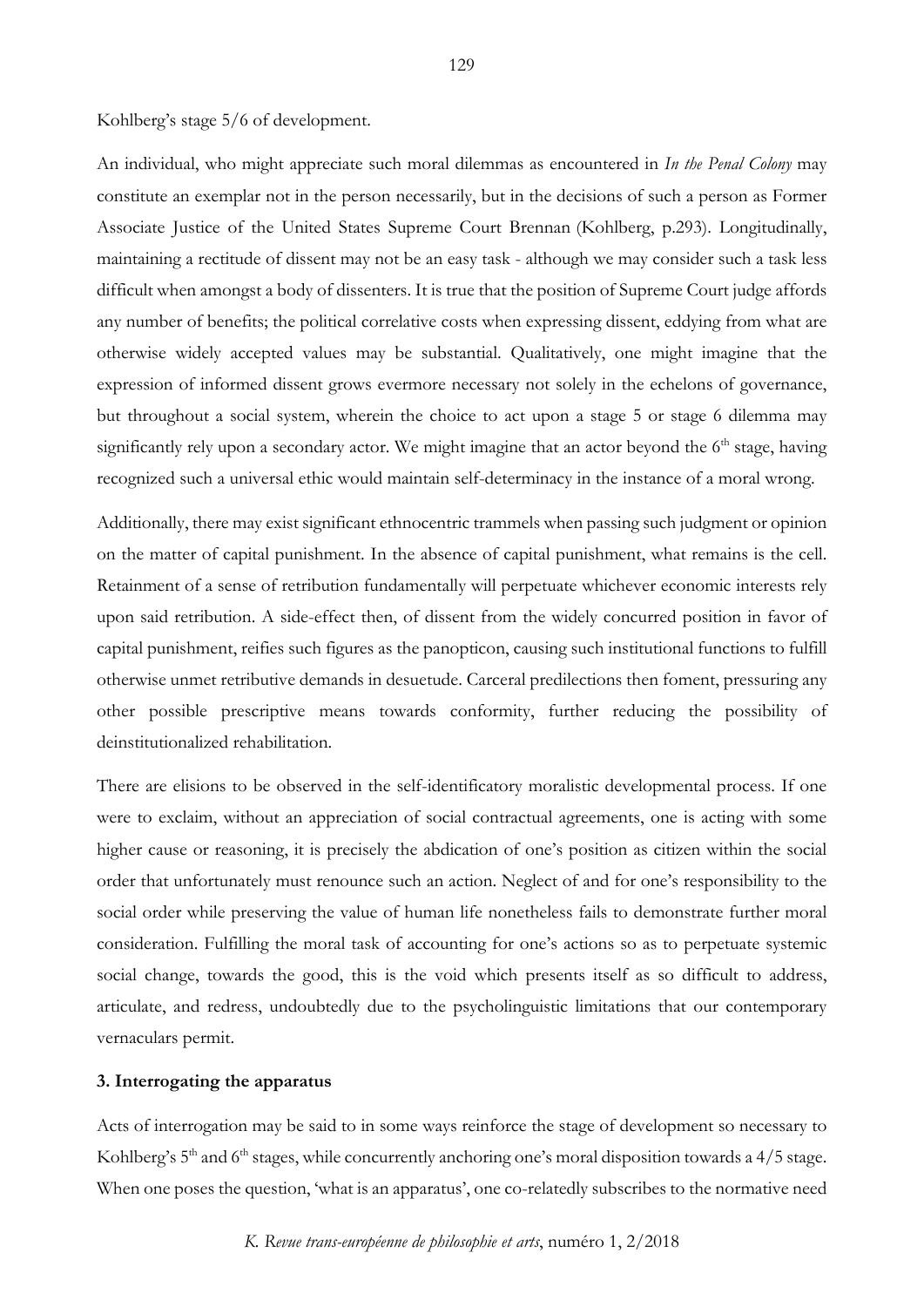of arrestment, categorization, definition, determination, operationalization, and tractability. Language may be said to provide the means by which intentions are communicated, whether such intension is towards the good or otherwise open ended. To define a thing's haecceity is to preclude the potential of such a thing to be something else (e.g. many worlds theory or nominalism).

The intent of interrogation may be called into question, does one pose such a question as, 'what is an apparatus' eristically or is one aiming towards some maieutic good that may result in such a line of questioning. One may likewise be ignorant of a particular term, as a child developing within their respective environment agog to rationalize what such terms are, what purposes they serve, and so forth, there may be a particular innocence to the interrogatory act; is such innocence to be corrected, almost certainly. Whenever one opens a line of inquiry into any widely held congealed taboo, such sentimental abreactions are most commonly spurred. We do not mean to equate the notion of law with a social taboo, but what we do mean to understand is how one is to interrogate the very process from which it emanates reflexively by the very language with which it preserves. Would such a sense-making contingently necessitate a recuperation of sorts of the very language with which it sense-makes: what of the epistemological declarations that so readily operationalize themselves under the auspices of law; perhaps of utmost consideration, what community might thrive by such a linguistic self-awareness (e.g. that a particular *gesellschaft* might offer)<sup>4</sup>.

We might then applaud such texts as Kafka's which demand at minimum a particular disposition of the reader - such a disposition necessary for further considerations. If Agamben's citation and Kafka's texts were to articulate an earlier stage of moral development, one would not intentionally arrive upon such considerations of law. We might then suggest that the concatenation of Kafka with Agamben and with Foucault, provides a benchmark by which one's audience may be supposed.

### **References**

 $\overline{a}$ 

Agamben, G., 2006, *Che cos'è un dispositivo?*, Milano, Nottetempo; Eng. tr. 2009, *What Is An Apparatus? And Other Essays*, Stanford, Stanford University Press.

<sup>4</sup> Kennedy reminds us too of the dialogues that "The importance of the dialogue is that for the first time it poses in detail the question of the morality of rhetoric in society and for the first time emphasizes the need for knowledge as the basis of communication." (Kennedy, 1994, p.38).